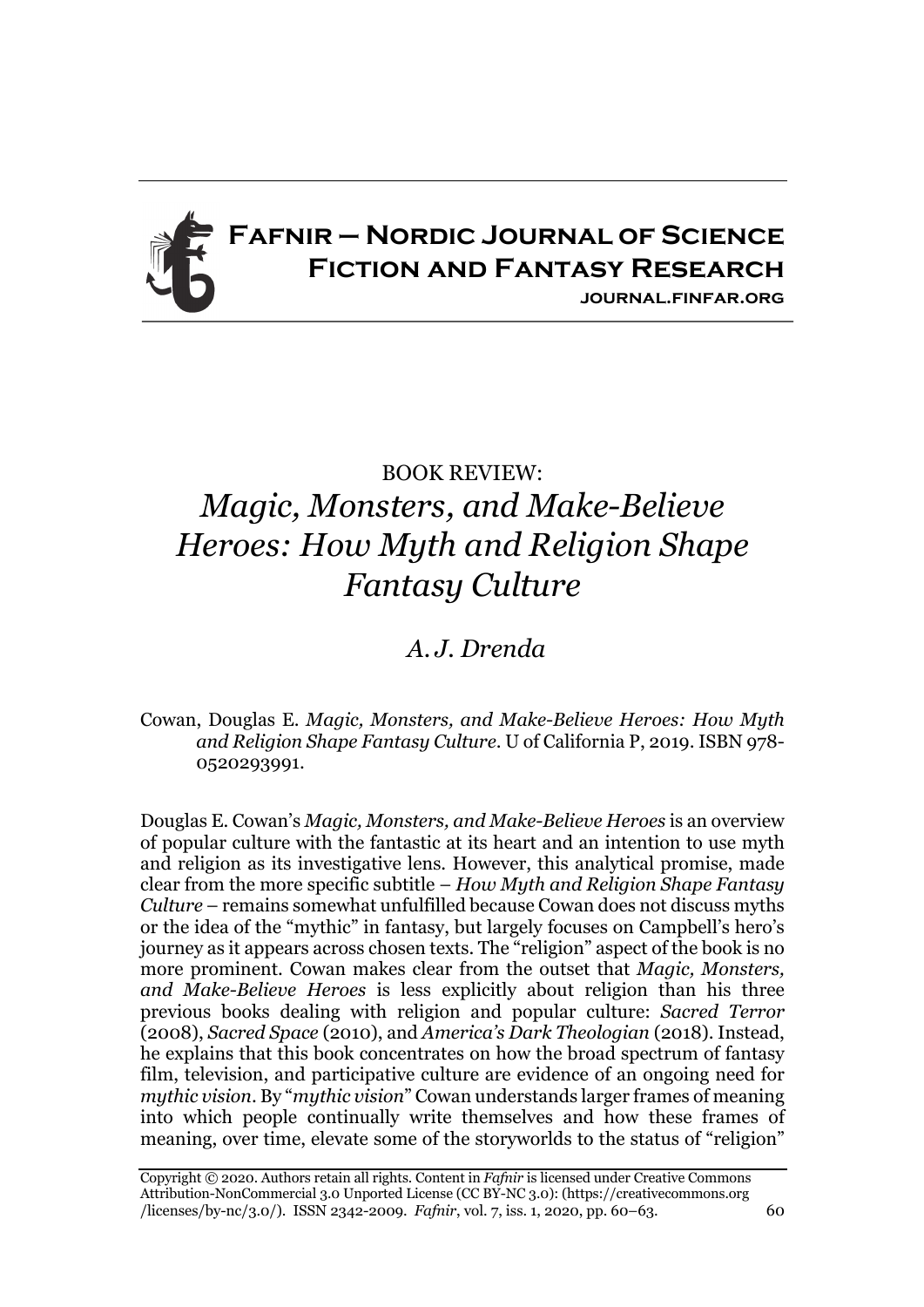(xiii). Investigative lenses aside, *Magic, Monsters, and Make-Believe Heroes* is Cowan's invitation to explore the fantastic culture methodically by analysing its dominant themes.

The thematic structure of the book and its scope indicate that Cowan attempts to reach multiple audiences. These audiences seem to include scholars from various fields, students, and fantasy fans. Across nine chapters, he covers texts ranging from novels, films, and TV series to role-playing games and other participatory practices. The first four chapters tackle themes of fairy stories, magic, immortality, and everlasting youth. Chapters 5 and 6 analyse the mythic hero, chapter 7 focuses on the warrior-heroine, and chapter 8 is devoted to RPGs and LARPs. The final chapter is focused on Cowan's musings on the nature of "happily ever after" (186). At 194 pages, *Magic, Monsters, and Make-Believe Heroes* is a medium-sized book, with a helpful index, bibliography, and impressive mediography (with references to 187 films and TV-shows). All these help the readers navigate their way through the broad body of texts that Cowan tackles.

The broad scope of Cowan's analysis can be a delight to readers who enjoy a panoramic view of culture. Readers who seek a more focused view, however, might be disappointed because the breadth of scope leaves little space for a detailed analysis and engagement with research across the fields. This leads to a quality dissonance across the book. Some texts, such as John Boorman's science-fantasy *Zardoz* (1974) and Yuen Woo-ping's *Snake in the Eagle's Shadow* (1978), have not been analysed at length previously and, most probably, have been forgotten by the popular audience. Cowan's original and engaging exploration of these texts reminds academics and popular readers alike about the existence and value of these films. The discussion of other texts in *Magic, Monsters, and Make-Believe Heroes*, such as Lewis Carroll's *Alice in Wonderland* (1865) and J. M. Barrie's *Peter Pan* (1937), including their respective numerous film and stage adaptations, might prove interesting to a popular reader but may leave an academic audience wanting more critical material and analytical depth. Depending on the reading audience, the scope of this book can be its delight but possibly also its downfall.

Cowan's definition of fantasy is as broad as his choice of texts. He follows David Pringle's suggestion that fantasy is the "fiction of the heart's desire" but also heeds Ursula Le Guin's warning that fantasy is true, if not factual (17). The keys to Cowan's views on fantasy are the three main tropes: the supernatural exemplified by magic, the monstrous represented by villainous creatures, and the heroism embodied by fantastic protagonists. In chapter 1 he devotes two sections to sketching the limits of fantasy and to "explaining fantasy" (17). In these sections, Cowan mentions a plethora of things such as magic carpets, heroic deeds, cyclopes, and access to magical powers, and he identifies them as elementary to fantasy texts and easily recognisable to popular audiences. Based on these tropes, he distils his own three main tropes from the similarities between the late 1950s and early 1960s "*peplum*" (sword-and-sandal) films, which explore the deeds of Hercules, Samson, and Goliath, the popular heroes of the European cinema of the time (14). The three tropes that Cowan favours lead him to a broad scope of genres and literary forms because he includes everything from traditional fairy tales, animal fables, "lost races", "lost worlds", and "lost time" stories; epic battles involving wizards and witches; Arthurian legends and post-apocalyptic landscapes; and superheroes and supervillains as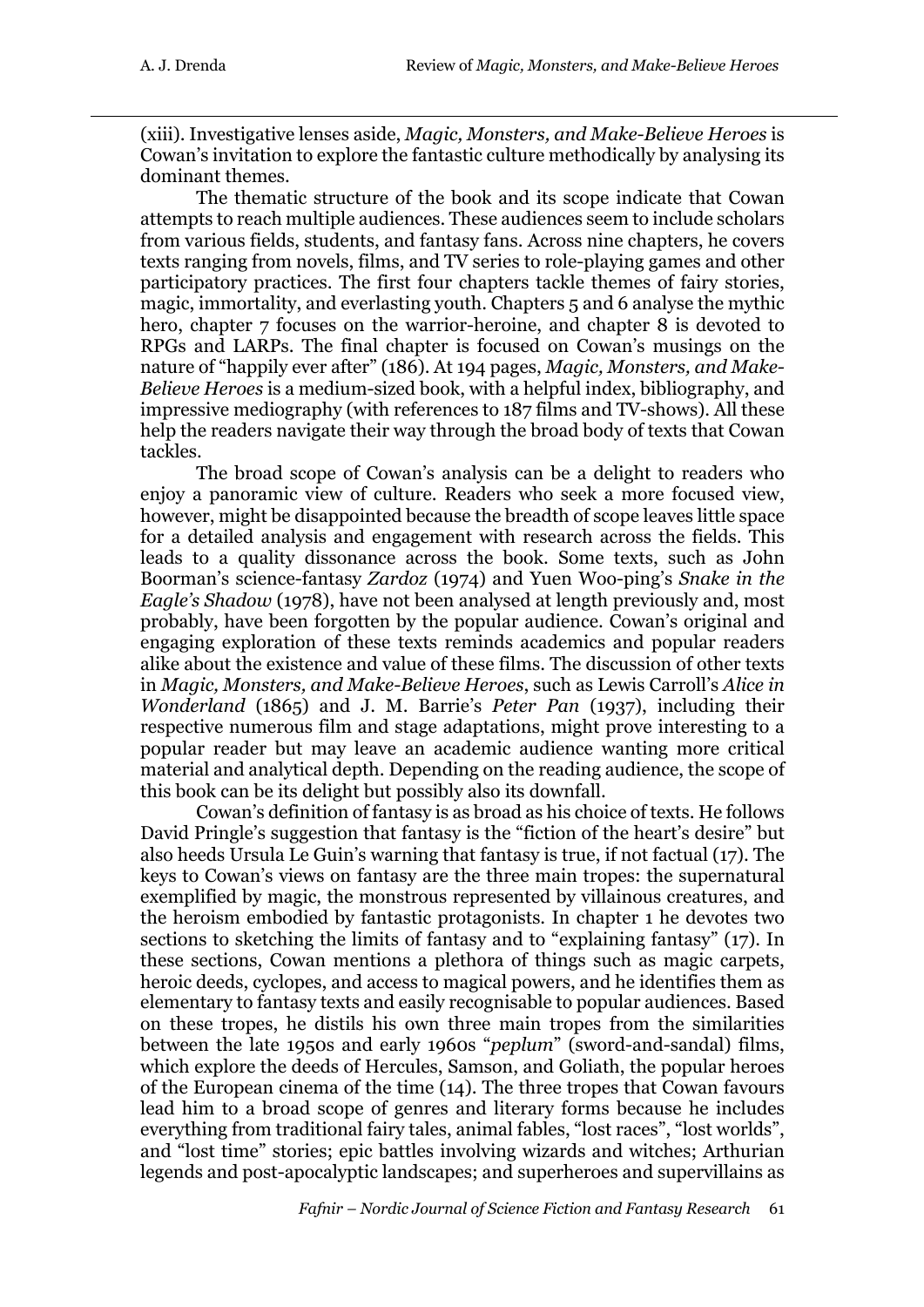a part of fantasy culture (14). In this Cowan hardly limits his idea of fantasy; rather, he uses it as an umbrella term that includes everything "non-purely realistic". Fantasy, in other words, according to Cowan, is in many respects limitless. A limitless approach can be aggravating for a critic of the genre but is likely a joyful one for a popular reader.

It is possible, too, that Cowan's "limitless" approach to fantasy reigns due to his limited engagement with current fantasy criticism. Although he uses Farah Mendlesohn's *Rhetorics of Fantasy* (2008) to discuss the *Grimm* TV series as an intrusion fantasy, other critical works applicable to Cowan's vast number of texts are absent. For example, as Cowan introduces myth as one of the driving terms of his book and discusses fantasy in terms of storyworlds, the absence of Brian Attebery's *Stories about Stories* (2014) is notable.

Cowan's panoramic view of fantasy does not stop him from a diligent approach towards fantasy gaming, though, which makes chapter 8, "The Stuff of Legends", the best chapter. Here Cowan argues that gaming is the "theatre of the mind, the principal domain of fantasy", and offers a few examples to support this argument (170). First, Cowan introduces Wil Wheaton's *Titansgrave: The Ashes of Valkana* (*Geek & Sundry*, 2015) and brings the uninitiated closer to the world of RPG in general. Second, Cowan investigates *Dungeons & Dragons* (*A War in Scarlet: "Night of the Owlbear"*) and studies the rise in the involvement of players throughout the campaign and their gradual immersion into the characters. The chapter concludes with a discussion of *LARPS: The Series* and offers insight into the mechanisms of live-action playing games, contrasting them with Joe Lynch's film *Knights of Badassdom* (2013). As he explores his way through these three examples from the fantasy gaming world, Cowan directs his readers to sources that can be easily accessed online. This turns the chapter into an interactive manual, which explains the processes that take place during the games and strengthens Cowan's arguments on the nature of gaming and fantasy in general. Cowan argues that fantasy (gaming) is more than a spectator sport (167). He further argues that gaming operates on a different level of engagement: it is a step further from a reader of a book or an observer in the cinema. Gaming is about becoming a part of the adventure, if only for a weekend, whether as a hobbit, a dwarf, a wizard, or even an orc (167). Cowan reminds his readers that the numerous rules that govern RPGs and LARPs should always be secondary to the story and that the framework of the game serves the adventure the players create among themselves, not the other way around (171). This engaging introduction to the RPG and LARP culture will likely be especially satisfying to fantasy enthusiasts.

In many respects, *Magic, Monsters, and Make-Believe Heroes* encapsulates all the love of stories that Cowan developed in childhood (xii). In this sense, the book is a friendly love-letter to his childhood self and, written in a conversational tone, it is accessible to a wide audience. Cowan is aware of potential criticism on his choice of texts and thus invites his readers to treat his book, not as an end of the discussion, but as a beginning (xv). His last sentence seems to reinforce this idea of an open-discussion table, as he writes: "So, let me tell you a story.…" (194). Unfortunately, my contention with this approach is simple: the fantasy field has moved past the beginnings because fantasy critics have been working steadily on them for the past forty years. Academics would have welcomed a more detailed analysis of fewer texts along with a more